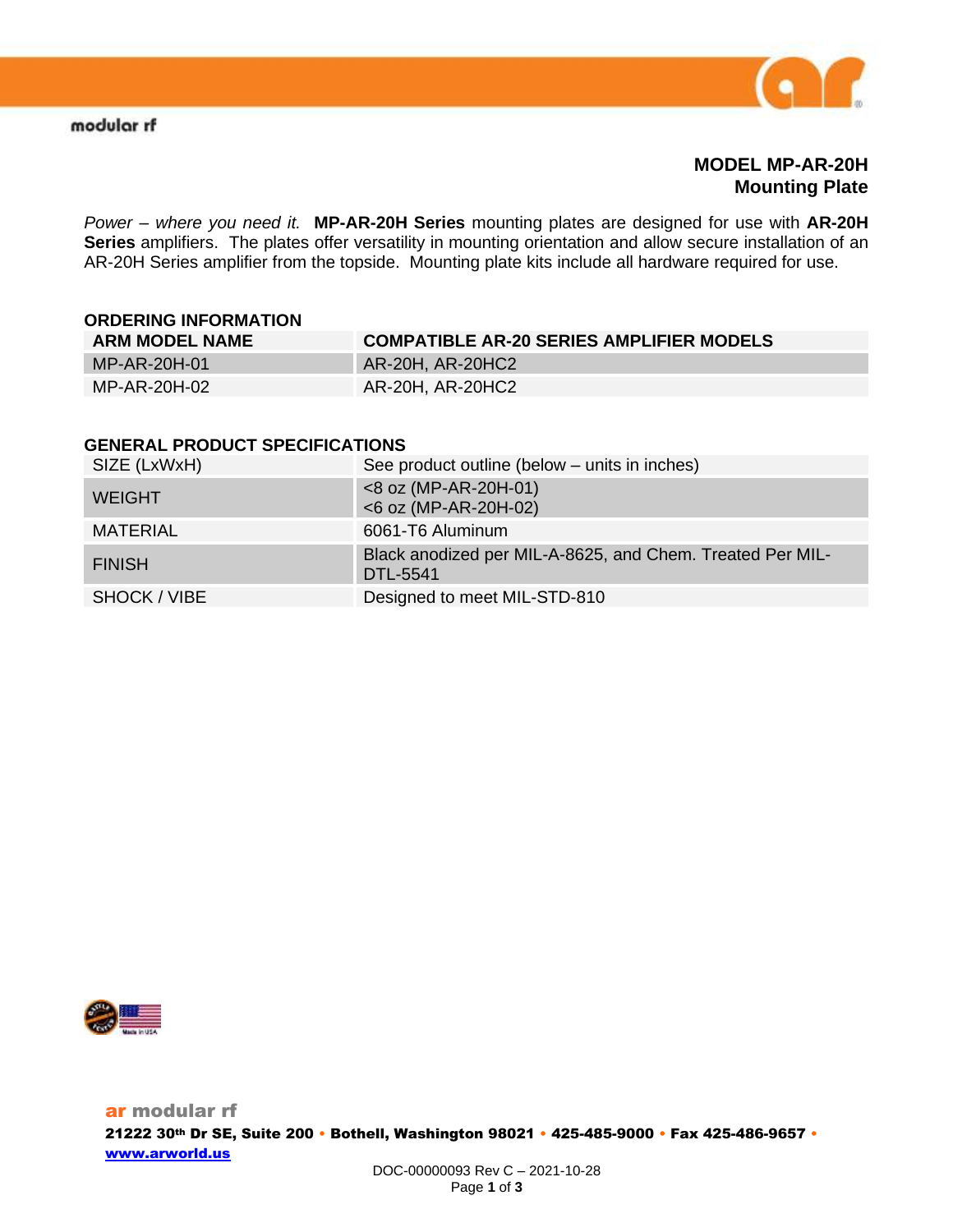

## modular rf

# **Model MP-AR-20H-01 (Option #1)**



### **DRAWINGS FOR REFERENCE ONLY**

ar modular rf 21222 30th Dr SE, Suite 200 • Bothell, Washington 98021 • 425-485-9000 • Fax 425-486-9657 • [www.arworld.us](http://www.arworld.us/)